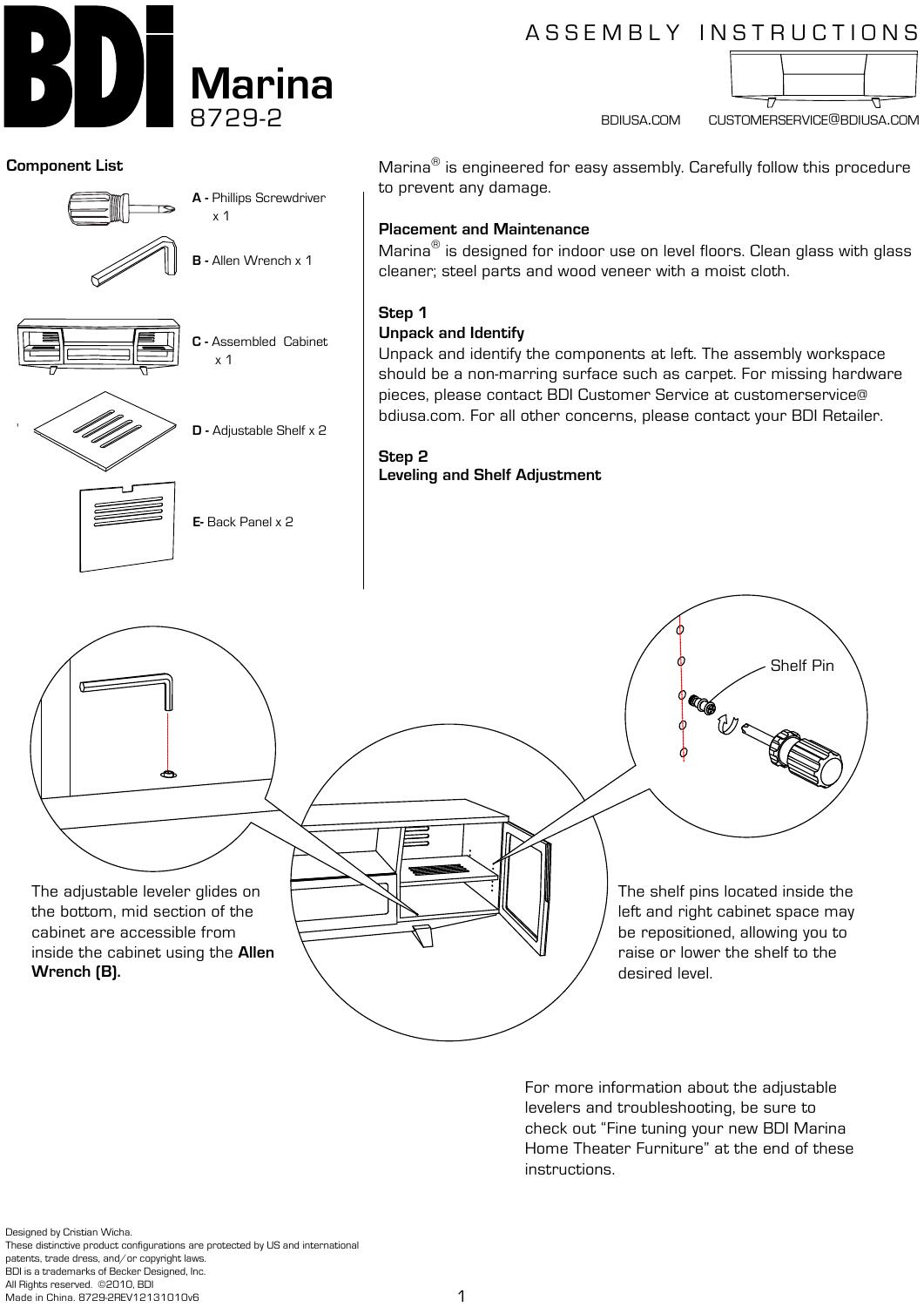## **Step 4**

Install **Back Panel (E)** to the rear side of cabinet in the pre-determined slots. Velcro straps are included as wire management for your convenience.





#### **Optional Flat Panel TV Mount**

This BDI cabinet is compatible with both the **BDI's Cabinet Flat-Panel TV Mount #9970** and the **#9972 Freestanding Flat-Panel TV Mount (sold separately)**, with the following features:

- accommodates most TVs up to 60"
- swivel allows for rotating for optimal viewing
- allows adjustable TV mounting height
	- accepts and route cables to and from the TV

For more information, visit www.**bdiusa**.com